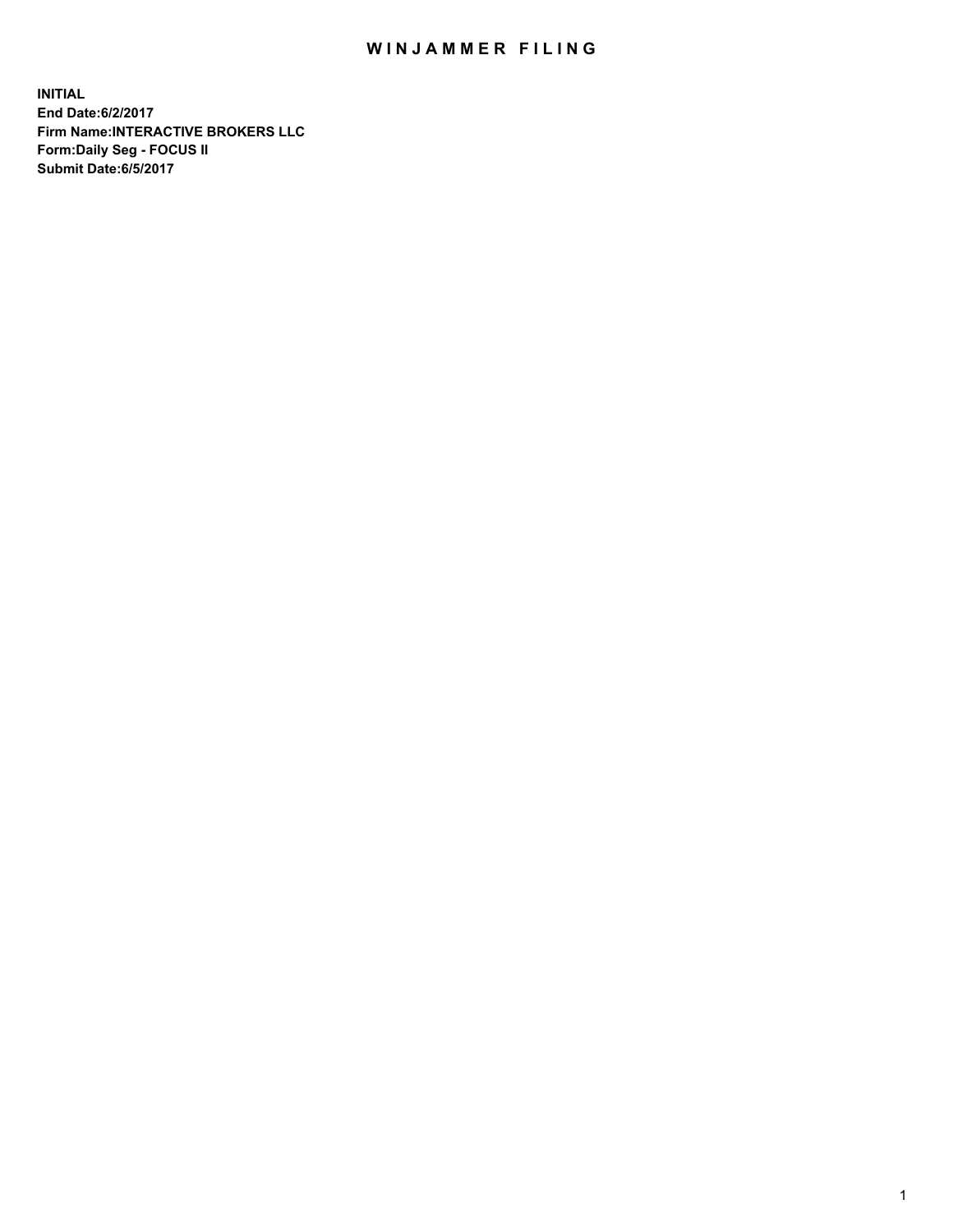## **INITIAL End Date:6/2/2017 Firm Name:INTERACTIVE BROKERS LLC Form:Daily Seg - FOCUS II Submit Date:6/5/2017 Daily Segregation - Cover Page**

| Name of Company<br><b>Contact Name</b><br><b>Contact Phone Number</b><br><b>Contact Email Address</b>                                                                                                                                                                                                                          | <b>INTERACTIVE BROKERS LLC</b><br>James Menicucci<br>203-618-8085<br>jmenicucci@interactivebrokers.c<br>om |
|--------------------------------------------------------------------------------------------------------------------------------------------------------------------------------------------------------------------------------------------------------------------------------------------------------------------------------|------------------------------------------------------------------------------------------------------------|
| FCM's Customer Segregated Funds Residual Interest Target (choose one):<br>a. Minimum dollar amount: ; or<br>b. Minimum percentage of customer segregated funds required:%; or<br>c. Dollar amount range between: and; or<br>d. Percentage range of customer segregated funds required between: % and %.                        | $\overline{\mathbf{0}}$<br>0<br>155,000,000 245,000,000<br>0 <sub>0</sub>                                  |
| FCM's Customer Secured Amount Funds Residual Interest Target (choose one):<br>a. Minimum dollar amount: ; or<br>b. Minimum percentage of customer secured funds required:%; or<br>c. Dollar amount range between: and; or<br>d. Percentage range of customer secured funds required between: % and %.                          | $\underline{\mathbf{0}}$<br>$\mathbf 0$<br>80,000,000 120,000,000<br>00                                    |
| FCM's Cleared Swaps Customer Collateral Residual Interest Target (choose one):<br>a. Minimum dollar amount: ; or<br>b. Minimum percentage of cleared swaps customer collateral required:% ; or<br>c. Dollar amount range between: and; or<br>d. Percentage range of cleared swaps customer collateral required between:% and%. | $\underline{\mathbf{0}}$<br>$\underline{\mathbf{0}}$<br>0 <sub>0</sub><br><u>00</u>                        |

Attach supporting documents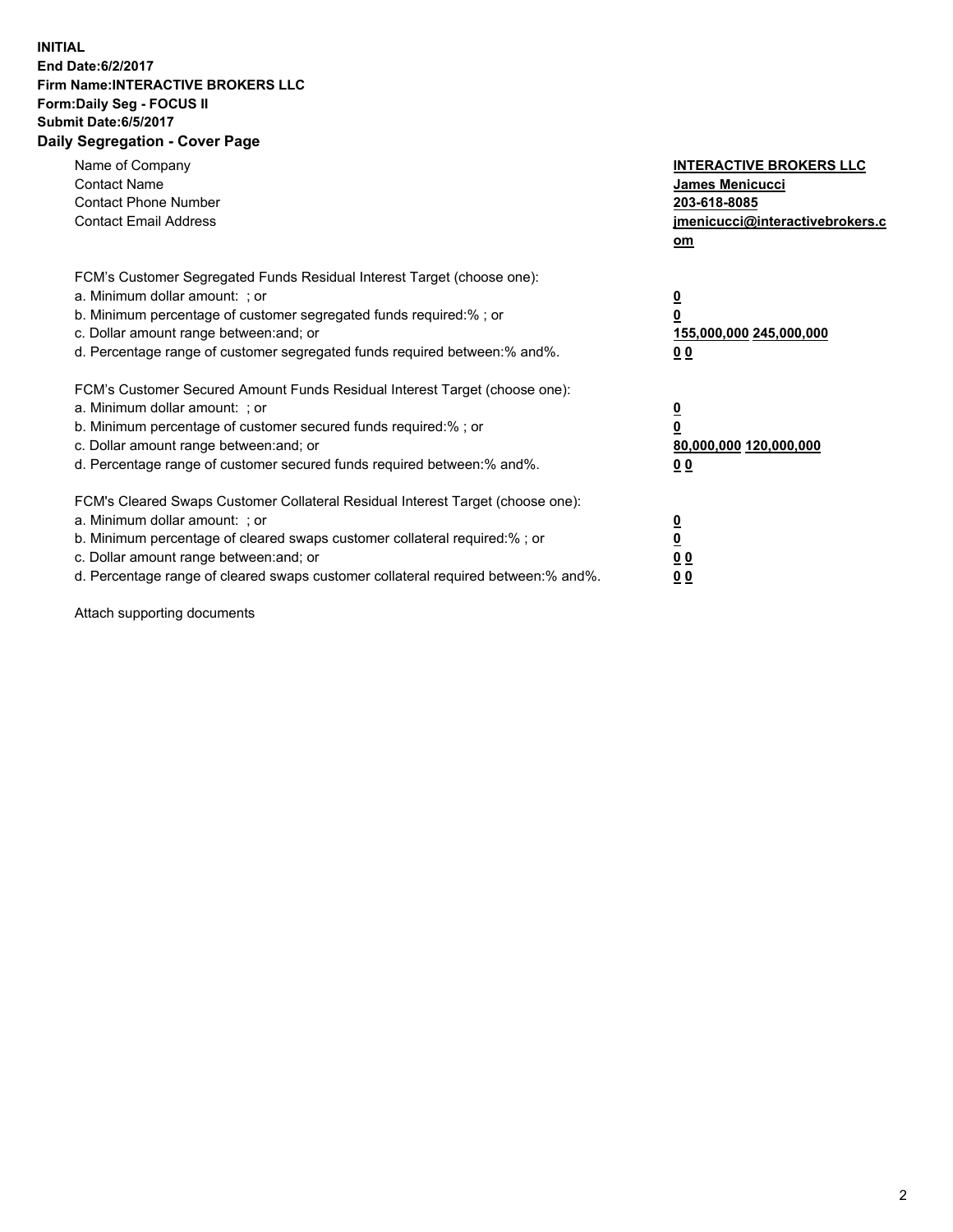## **INITIAL End Date:6/2/2017 Firm Name:INTERACTIVE BROKERS LLC Form:Daily Seg - FOCUS II Submit Date:6/5/2017 Daily Segregation - Secured Amounts**

|     | Foreign Futures and Foreign Options Secured Amounts                                         |                                  |
|-----|---------------------------------------------------------------------------------------------|----------------------------------|
|     | Amount required to be set aside pursuant to law, rule or regulation of a foreign            | $0$ [7305]                       |
|     | government or a rule of a self-regulatory organization authorized thereunder                |                                  |
| 1.  | Net ledger balance - Foreign Futures and Foreign Option Trading - All Customers             |                                  |
|     | A. Cash                                                                                     | 347,312,655 [7315]               |
|     | B. Securities (at market)                                                                   | $0$ [7317]                       |
| 2.  | Net unrealized profit (loss) in open futures contracts traded on a foreign board of trade   | 135,040 [7325]                   |
| 3.  | Exchange traded options                                                                     |                                  |
|     | a. Market value of open option contracts purchased on a foreign board of trade              | 44,252 [7335]                    |
|     | b. Market value of open contracts granted (sold) on a foreign board of trade                | $-36,679$ [7337]                 |
| 4.  | Net equity (deficit) (add lines 1.2. and 3.)                                                | 347,455,268 [7345]               |
| 5.  | Account liquidating to a deficit and account with a debit balances - gross amount           | 8,224 [7351]                     |
|     | Less: amount offset by customer owned securities                                            | 0 [7352] 8,224 [7354]            |
| 6.  | Amount required to be set aside as the secured amount - Net Liquidating Equity              | 347,463,492 [7355]               |
|     | Method (add lines 4 and 5)                                                                  |                                  |
| 7.  | Greater of amount required to be set aside pursuant to foreign jurisdiction (above) or line | 347,463,492 [7360]               |
|     | 6.                                                                                          |                                  |
|     | FUNDS DEPOSITED IN SEPARATE REGULATION 30.7 ACCOUNTS                                        |                                  |
| 1.  | Cash in banks                                                                               |                                  |
|     | A. Banks located in the United States                                                       | 36,457,787 [7500]                |
|     | B. Other banks qualified under Regulation 30.7                                              | 0 [7520] 36,457,787 [7530]       |
| 2.  | Securities                                                                                  |                                  |
|     | A. In safekeeping with banks located in the United States                                   | 343,686,330 [7540]               |
|     | B. In safekeeping with other banks qualified under Regulation 30.7                          | 0 [7560] 343,686,330 [7570]      |
| 3.  | Equities with registered futures commission merchants                                       |                                  |
|     | A. Cash                                                                                     | $0$ [7580]                       |
|     | <b>B.</b> Securities                                                                        | $0$ [7590]                       |
|     | C. Unrealized gain (loss) on open futures contracts                                         | $0$ [7600]                       |
|     | D. Value of long option contracts                                                           | $0$ [7610]                       |
|     | E. Value of short option contracts                                                          | 0 [7615] 0 [7620]                |
| 4.  | Amounts held by clearing organizations of foreign boards of trade                           |                                  |
|     | A. Cash                                                                                     | $0$ [7640]                       |
|     | <b>B.</b> Securities                                                                        | $0$ [7650]                       |
|     | C. Amount due to (from) clearing organization - daily variation                             | $0$ [7660]                       |
|     | D. Value of long option contracts                                                           | $0$ [7670]                       |
|     | E. Value of short option contracts                                                          | 0 [7675] 0 [7680]                |
| 5.  | Amounts held by members of foreign boards of trade                                          |                                  |
|     | A. Cash                                                                                     | 99,181,041 [7700]                |
|     | <b>B.</b> Securities                                                                        | $0$ [7710]                       |
|     | C. Unrealized gain (loss) on open futures contracts                                         | $-3,070,609$ [7720]              |
|     | D. Value of long option contracts                                                           | 44,252 [7730]                    |
|     | E. Value of short option contracts                                                          | -36,679 [7735] 96,118,005 [7740] |
| 6.  | Amounts with other depositories designated by a foreign board of trade                      | $0$ [7760]                       |
| 7.  | Segregated funds on hand                                                                    | $0$ [7765]                       |
| 8.  | Total funds in separate section 30.7 accounts                                               | 476,262,122 [7770]               |
| 9.  | Excess (deficiency) Set Aside for Secured Amount (subtract line 7 Secured Statement         | 128,798,630 [7380]               |
|     | Page 1 from Line 8)                                                                         |                                  |
| 10. | Management Target Amount for Excess funds in separate section 30.7 accounts                 |                                  |
| 11. | Excess (deficiency) funds in separate 30.7 accounts over (under) Management Target          | 80,000,000 [7780]                |
|     |                                                                                             | 48,798,630 [7785]                |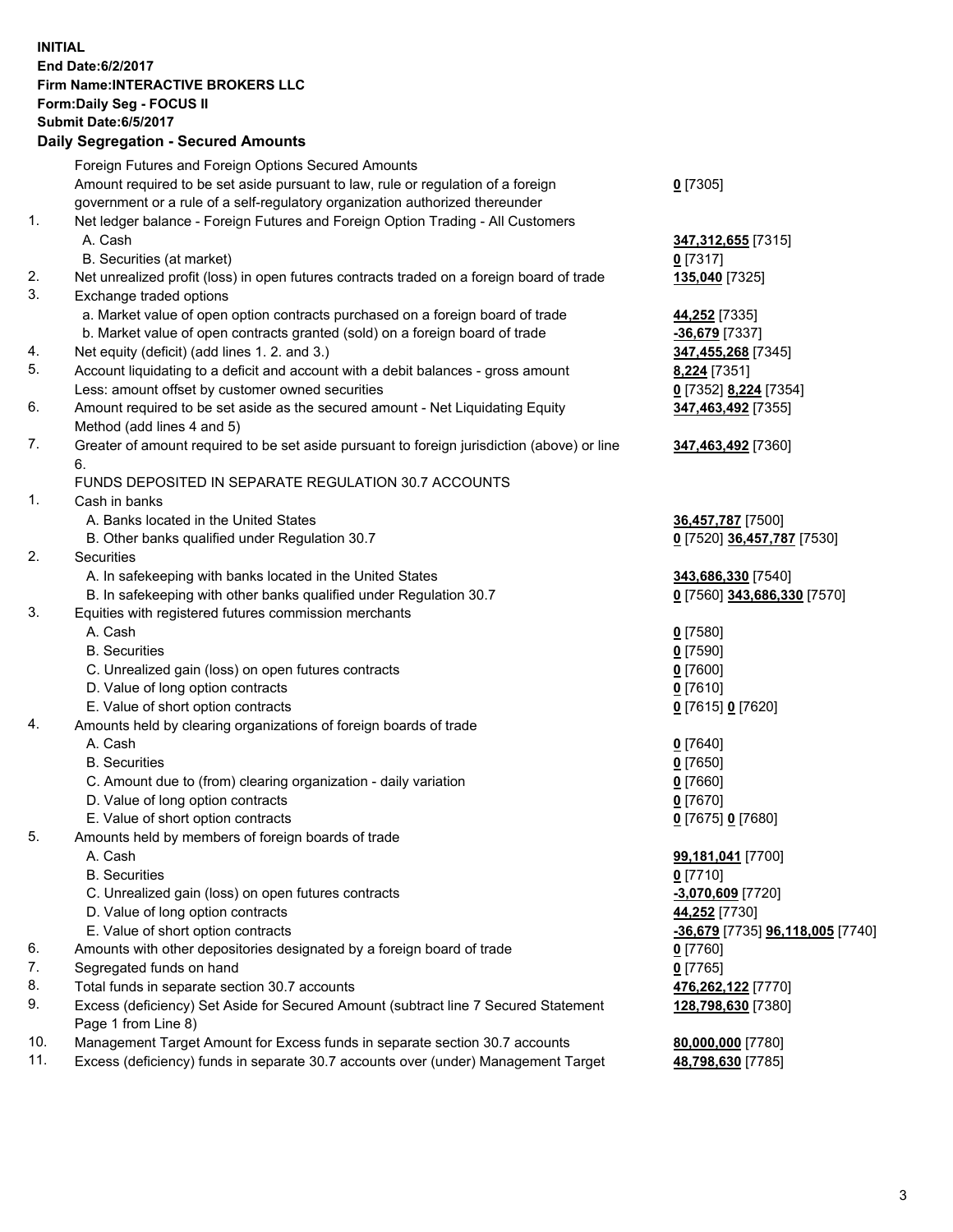**INITIAL End Date:6/2/2017 Firm Name:INTERACTIVE BROKERS LLC Form:Daily Seg - FOCUS II Submit Date:6/5/2017 Daily Segregation - Segregation Statement** SEGREGATION REQUIREMENTS(Section 4d(2) of the CEAct) 1. Net ledger balance A. Cash **4,146,457,772** [7010] B. Securities (at market) **0** [7020] 2. Net unrealized profit (loss) in open futures contracts traded on a contract market **-200,040,157** [7030] 3. Exchange traded options A. Add market value of open option contracts purchased on a contract market **232,540,122** [7032] B. Deduct market value of open option contracts granted (sold) on a contract market **-326,018,112** [7033] 4. Net equity (deficit) (add lines 1, 2 and 3) **3,852,939,625** [7040] 5. Accounts liquidating to a deficit and accounts with debit balances - gross amount **240,079** [7045] Less: amount offset by customer securities **0** [7047] **240,079** [7050] 6. Amount required to be segregated (add lines 4 and 5) **3,853,179,704** [7060] FUNDS IN SEGREGATED ACCOUNTS 7. Deposited in segregated funds bank accounts A. Cash **486,773,918** [7070] B. Securities representing investments of customers' funds (at market) **2,254,588,650** [7080] C. Securities held for particular customers or option customers in lieu of cash (at market) **0** [7090] 8. Margins on deposit with derivatives clearing organizations of contract markets A. Cash **21,604,518** [7100] B. Securities representing investments of customers' funds (at market) **1,388,414,681** [7110] C. Securities held for particular customers or option customers in lieu of cash (at market) **0** [7120] 9. Net settlement from (to) derivatives clearing organizations of contract markets **-4,753,863** [7130] 10. Exchange traded options A. Value of open long option contracts **232,537,410** [7132] B. Value of open short option contracts **-326,016,276** [7133] 11. Net equities with other FCMs A. Net liquidating equity **0** [7140] B. Securities representing investments of customers' funds (at market) **0** [7160] C. Securities held for particular customers or option customers in lieu of cash (at market) **0** [7170] 12. Segregated funds on hand **0** [7150] 13. Total amount in segregation (add lines 7 through 12) **4,053,149,038** [7180] 14. Excess (deficiency) funds in segregation (subtract line 6 from line 13) **199,969,334** [7190] 15. Management Target Amount for Excess funds in segregation **155,000,000** [7194] **44,969,334** [7198]

16. Excess (deficiency) funds in segregation over (under) Management Target Amount Excess